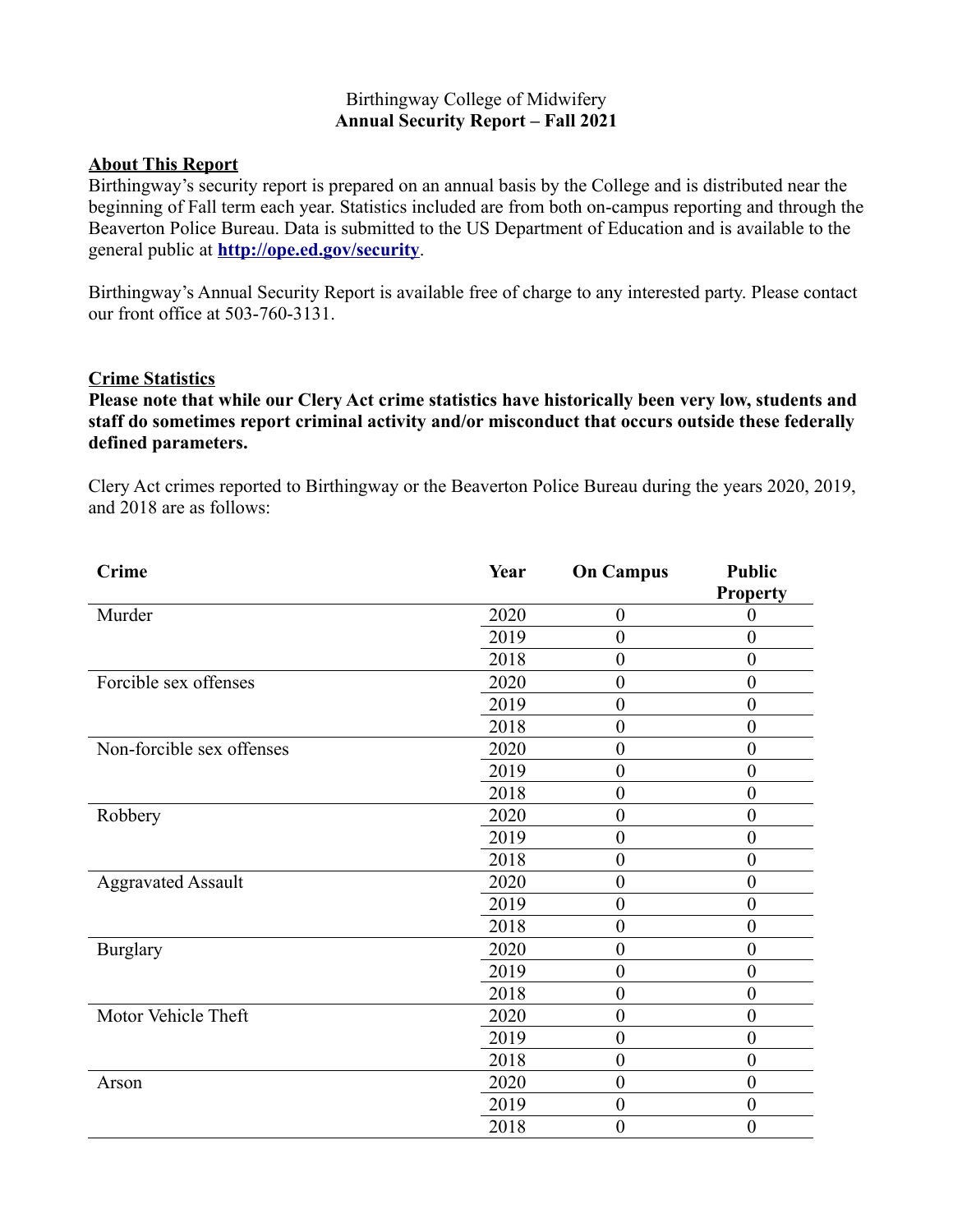| Illegal weapons possession, carrying, etc. | 2020 | $\theta$ | $\boldsymbol{0}$ |
|--------------------------------------------|------|----------|------------------|
|                                            | 2019 | $\theta$ | $\boldsymbol{0}$ |
|                                            | 2018 | $\theta$ | $\boldsymbol{0}$ |
| Drug abuse violations                      | 2020 | $\theta$ | $\theta$         |
|                                            | 2019 | $\theta$ | $\boldsymbol{0}$ |
|                                            | 2018 | $\theta$ | $\boldsymbol{0}$ |
| Liquor law violations                      | 2020 | $\Omega$ | $\theta$         |
|                                            | 2019 | $\theta$ | $\boldsymbol{0}$ |
|                                            | 2018 | $\theta$ | $\overline{0}$   |
| Hate crimes                                | 2020 | $\theta$ | $\boldsymbol{0}$ |
|                                            | 2019 | $\Omega$ | $\boldsymbol{0}$ |
|                                            | 2018 | $\Omega$ | $\overline{0}$   |
| Dating Violence                            | 2020 | $\Omega$ | $\theta$         |
|                                            | 2019 | $\Omega$ | $\overline{0}$   |
|                                            | 2018 | $\theta$ | $\boldsymbol{0}$ |
| Domestic Violence                          | 2020 | $\theta$ | $\boldsymbol{0}$ |
|                                            | 2019 | $\theta$ | $\overline{0}$   |
|                                            | 2018 | $\theta$ | $\overline{0}$   |
| Stalking                                   | 2020 | $\theta$ | $\boldsymbol{0}$ |
|                                            | 2019 | $\theta$ | $\theta$         |
|                                            | 2018 |          | $\boldsymbol{0}$ |

*On Campus* is defined by federal law as the school buildings, off-campus buildings, parking lots, and surrounding landscaping. Birthingway has no dormitories/residential facilities.

*Public Property* is defined by federal law as the sidewalks, roads, and other community use areas known to be easily accessible to College students (e.g., shared pathway or the absence of a fence). Reported crimes include those involving individuals not associated with Birthingway.

# **Security on Campus**

Birthingway is required by law to inform our students and employees of any situation that represents a threat to their safety. In addition, we will not tolerate any endangerment of the safety of our community. We will fully cooperate with local police in the investigation of any incidents.

In the event that a situation arises that, in the judgment of the President, constitutes an ongoing or continuing threat, a school-wide timely warning will be issued. The Birthingway Community will be informed through prominent notices through email.

As a small school, Birthingway does not employ security staff; however, we are careful to maintain the safety of our campus.

# **Emergency Notification**

If the school is closed due to an emergency or disaster, the College President will contact the staff by phone. The Registrar will post notices to the campus website, online calendar, and to the College's social media pages.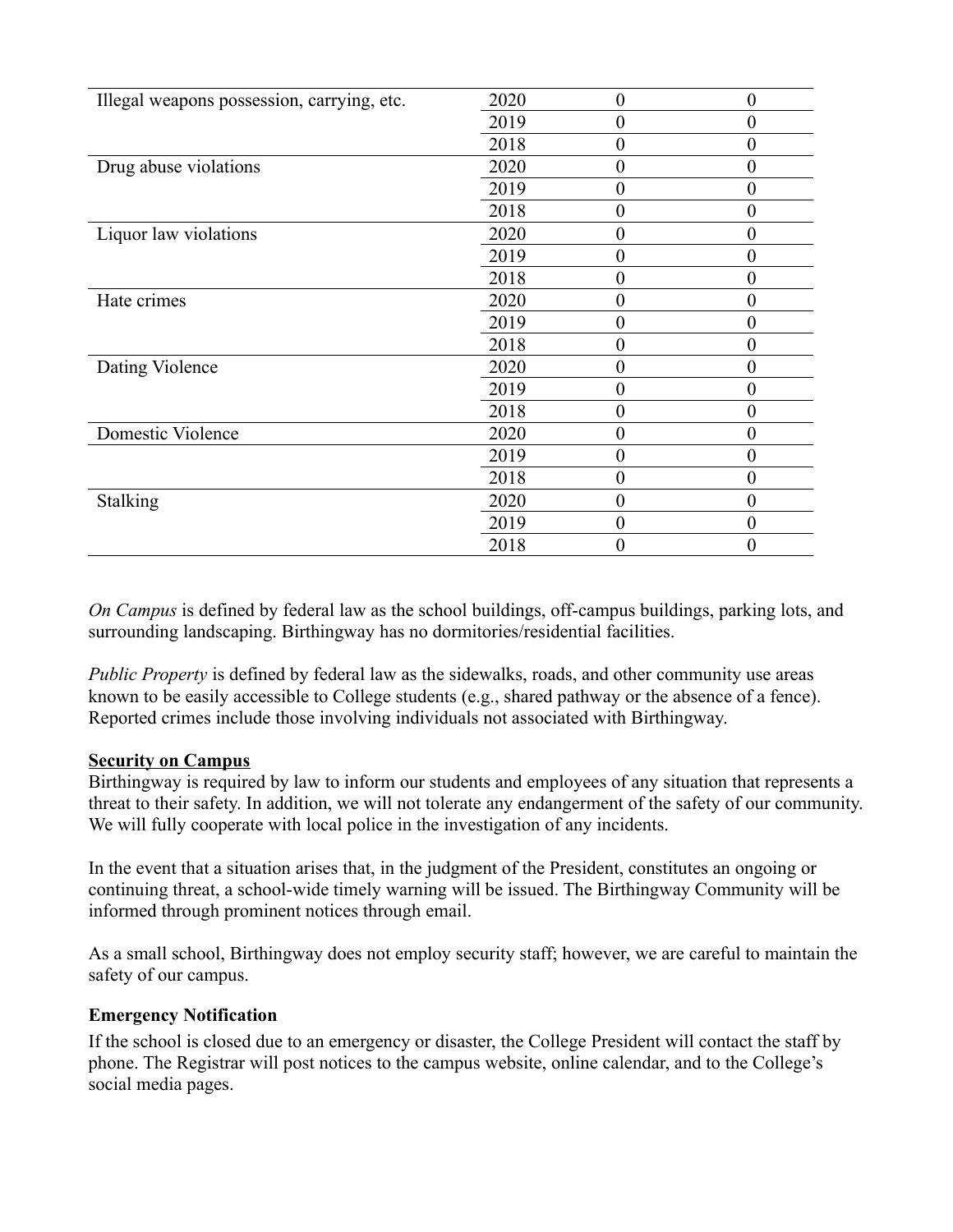# **Reporting a Crime**

Birthingway strongly encourages anyone who is the victim of, or witness to, a crime to immediately report it to the Portland Police.

> To report a crime or request emergency assistance, call 9-1-1 To make a non-emergency police report, call 503-629-0111

In addition, we ask that students and faculty report crimes to Birthingway's President, preferably in writing. Please include the date, time (if known), and nature of the crime along with any pertinent details. The report may be submitted anonymously if the student does not wish to contact the police.

Any conviction for violent crime (including homicide, assault, and sex offenses) will cause immediate termination from Birthingway. Termination for other crimes will be handled on a case-by-case basis, depending on the specifics of the crime. See the Personnel and Student Codes of Conduct.

### **Sexual Offenses**

Birthingway will not tolerate any form of sexual abuse or assault by any member of the Birthingway community. Birthingway will take disciplinary action in the event of a sexual offense by a student or staff/faculty member. Both the accuser and the accused are entitled to the opportunity to have others present during disciplinary proceedings. Both will be informed of the final determination by Birthingway. If a final determination is made that a sexual crime, including sexual harassment, occurred, the student or staff/faculty member responsible will be terminated from Birthingway.

Sexual offenses should be reported to the front office or to any staff member. Any crime may be reported anonymously. We encourage victims to contact local police as soon as possible; school personnel will assist in contacting police if requested to do so. Victims and witnesses should keep in mind the importance of preserving evidence for proof of a criminal offense.

Birthingway staff members are not qualified to provide professional counseling, nor do we have sponsored on- or off-campus services for victims. We will do our utmost in offering non-professional support, including changes to a student's academic situation if necessary. In addition, the following local resources are available:

Call to Safety Business Line (Formerly Portland Women's Crisis Line)... 503-232-9751 Call to Safety Crisis Line (Formerly Portland Women's Crisis Line)....... 503-235-5333

Under the Violent Crime Control and Law Enforcement Act of 1994, the Oregon State Police maintain information regarding registered sex offenders. Students may request a list of sex offenders registered in any Oregon zip code by calling the Oregon State Police at 503-378-3725 ext. 4429. Students may also find information on registered sex offenders considered "predatory" and/or "sexually violent" under Oregon statute by searching **http://sexoffenders.oregon.gov/**. The state of Oregon does not automatically distribute such information unless it has reason to believe that a predatory sex offender is an immediate danger to the community.

# **Drug and Alcohol Use Prevention Program**

In compliance with Public Law 101-226, The Drug-Free Schools and Communities Act Amendment of 1989, Birthingway College of Midwifery is legally required to provide information about the health risks of illicit drug use and of alcohol by students and staff/faculty. As part of our Drug and Alcohol Abuse Prevention Program, Birthingway hereby educates and informs our community of the health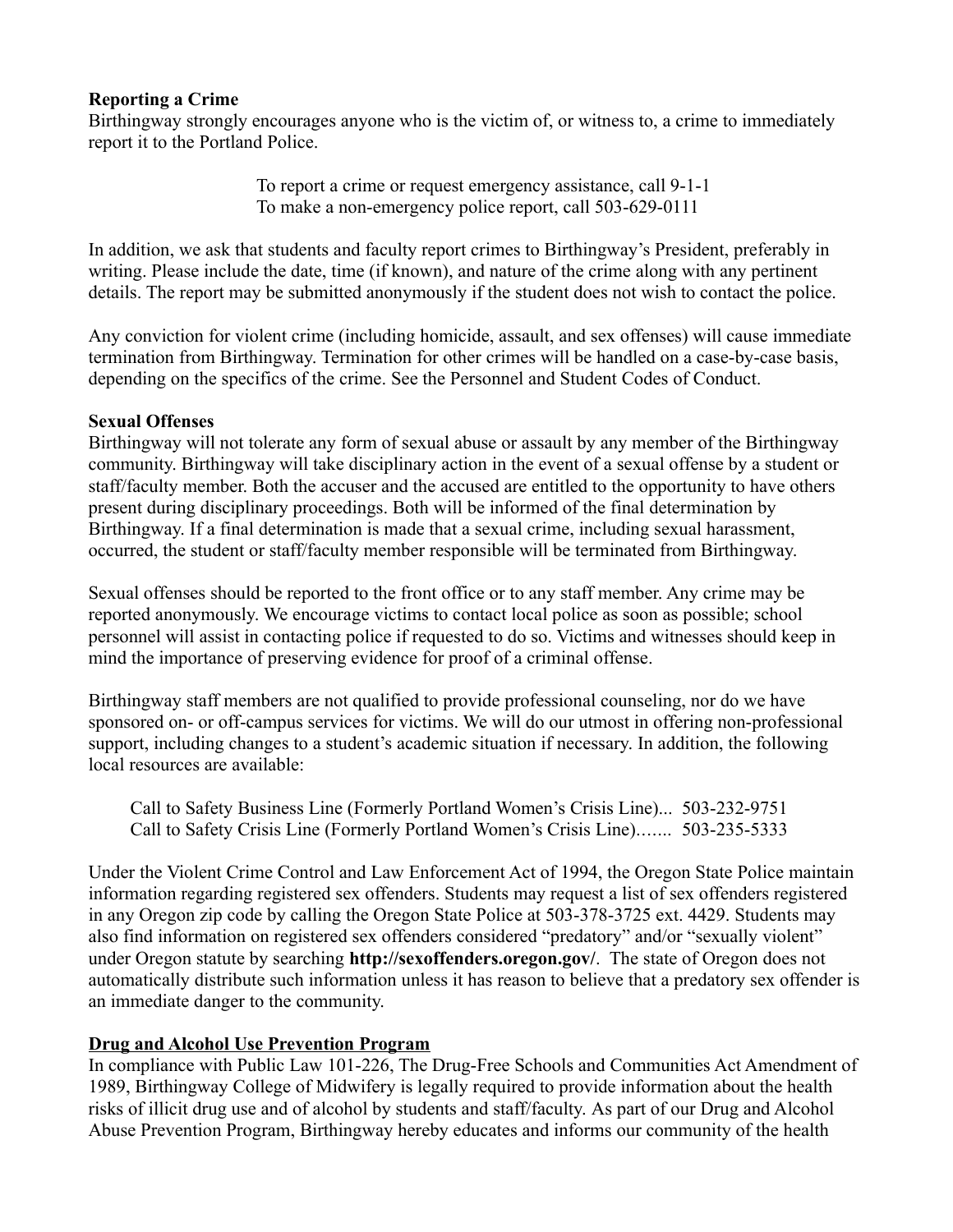risks associated with the use of illicit drugs and the abuse of alcohol, to refer community members to counseling and treatment resources, and to inform them of legal penalties for noncompliance.

### **Birthingway Policy**

The College holds a strict policy against any community member (including faculty, staff, and students) attending class, clinicals, births, or any other work/practice settings in any condition other than sober. All community members must be able to concentrate and make good decisions. Any conviction for illegal drug and/or alcohol use or possession while on college property; engaging in college business; taking part in any Birthingway educational opportunity (such as field trips, clinical training, doula births); or in any way serving in a midwifery or lactation related capacity will result in immediate expulsion or termination from Birthingway.

Use of alcoholic beverages is prohibited in Birthingway buildings and on Birthingway property except for special events, such as graduation, when approved by the President or Board of Directors. Anyone under the influence of alcohol will be removed and dismissed or suspended from College premises.

Smoking of any kind, including e-cigarettes, is not allowed on college property or during college events. Chewing tobacco should be disposed of in an appropriate waste container. Please note that, as of January 1, 2018, Oregon law prohibits persons under 21 years of age from even possessing tobacco products and inhalant delivery systems while on college property or during college events.

### **Counseling and Treatment Resources**

Birthingway staff members are not qualified to provide professional counseling. Local resources available for individuals who are alcohol and/or drug affected include:

#### **Health Risks**

Drug and alcohol use is dangerous to your health. The use of illicit drugs and alcohol can create a variety of health risks as well as impair one's ability to succeed at college and in a chosen career. Possible health risks may include:

**ALCOHOL** can cause loss of concentration, poor judgment and coordination, impaired memory, drowsiness and mood swings, hallucinations, coma, and death. Alcohol is linked to liver damage, high blood pressure, cancer, and heart and liver damage.

**AMPHETAMINES** are stimulants, speeding up the action of the central nervous system. They can lead to hallucinations, heart problems, malnutrition, dependence, paranoid psychosis, and death. Methamphetamine, particularly crystallized methamphetamine, is a form of amphetamine with even stronger effects on the central nervous system.

**COCAINE/CRACK** is a stimulant, speeding up the action of the central nervous system, and can lead to increased heart rate and high blood pressure, short attention span/poor judgment, irritability, aggression, mood swings, paranoid psychosis, malnutrition, liver damage, seizures, coma, stroke, heart attack and death.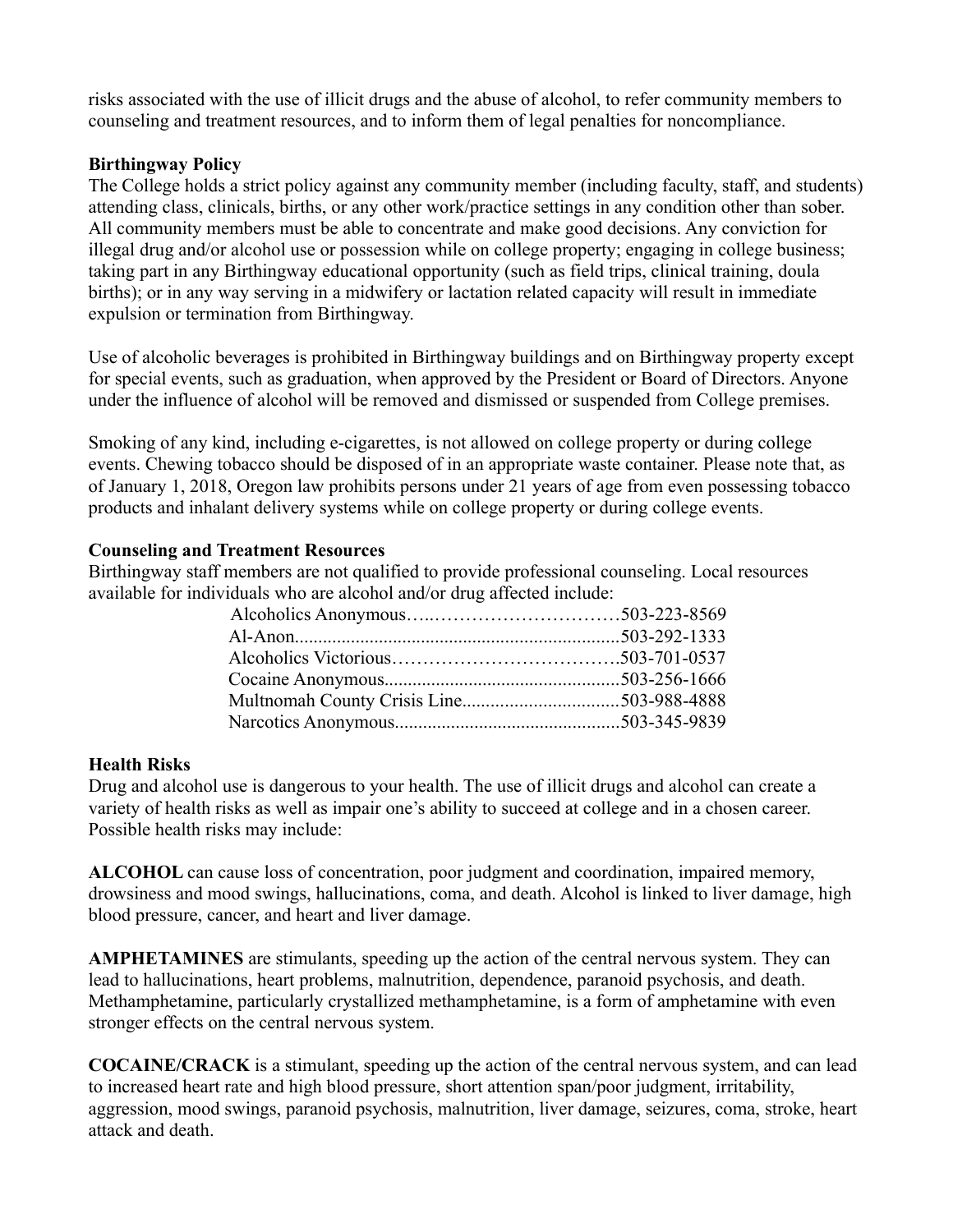**DELIRIANTS** cause mental confusion and include aerosol products, lighter fluid, pain thinner, "poppers," and other inhalants. Effects include confusion, loss of coordination, hallucinations, dependence, convulsions, and death. They can lead to damage to lungs, brain, liver, and bone marrow.

**DEPRESSANTS** include barbiturates, tranquilizers, and methaqualone. Depressants relax the central nervous system, and can lead to confusion, depression, convulsions, dependence, paranoid psychosis, coma, and death. Tranquilizers (such as Valium) are especially dangerous in combination with alcohol.

**HALLUCINOGENS** distort reality and include lysergic acid (LSD), mescaline, and phencyclidine (PCP). They can lead to hallucinations, panic, "flashbacks" and possibly long-term psychosis.

**MARIJUANA** (cannabis, hashish) alters perception and mood, and can lead to impaired memory/judgment, increased heart rate, slowed reaction time, and poor coordination.

**NARCOTICS** include codeine, heroin, morphine, and opium. Narcotics lower pain perception and have a wide variety of negative health effects that may include lethargy, loss of judgment and selfcontrol, dependence, malnutrition, convulsions, coma, and death.

In addition to the effects described above, the form in which a substance is introduced to the body (i.e. inhaling, smoking) can create additional health problems (i.e. lung disease). All of these substances can be extremely harmful to the health of an unborn baby. Use during pregnancy can lead to birth defects or even death of the fetus.

#### **Legal Penalties**

Federal and state law sets severe penalties. State penalties for possession include:

|                                                                                                      | <b>Maximum Prison Time Maximum Fine</b> |              |
|------------------------------------------------------------------------------------------------------|-----------------------------------------|--------------|
| Schedule I -- Class A Misdemeanor Heroin, LSD,<br>other hallucinogens, others                        | 1 year                                  | \$6,250      |
| Schedule II -- Class A Misdemeanor Methadone,<br>morphine, amphetamine, cocaine, PCP                 | 1 year                                  | \$6,250      |
| <b>Schedule III -- Class A Misdemeanor</b><br>Nonamphetamine stimulants, some stimulants             | 1 year                                  | \$6,250      |
| <b>Schedule IV -- Class C Misdemeanor Valium-type</b><br>tranquilizers, some less potent depressants | 30 days                                 | \$1,250      |
| <b>Schedule V -- Violation Dilute mixtures,</b><br>compounds with small amounts of controlled drugs  | None                                    | Approx \$250 |

Oregon law allows cars, boats, and other forms of transportation used to transport illegal drugs to be seized and forfeited.

In Oregon, medical and recreational marijuana are illegal for those under 21 years of age. HB2479 established mandatory evaluation, education and treatment services for those under 18. All marijuana remains illegal under federal law, including on the Birthingway Campus.

Alcohol is an illegal drug for those under 21 years of age. For drivers under 21, any detectable amount of alcohol may be grounds for license suspension from 90 days to one year.